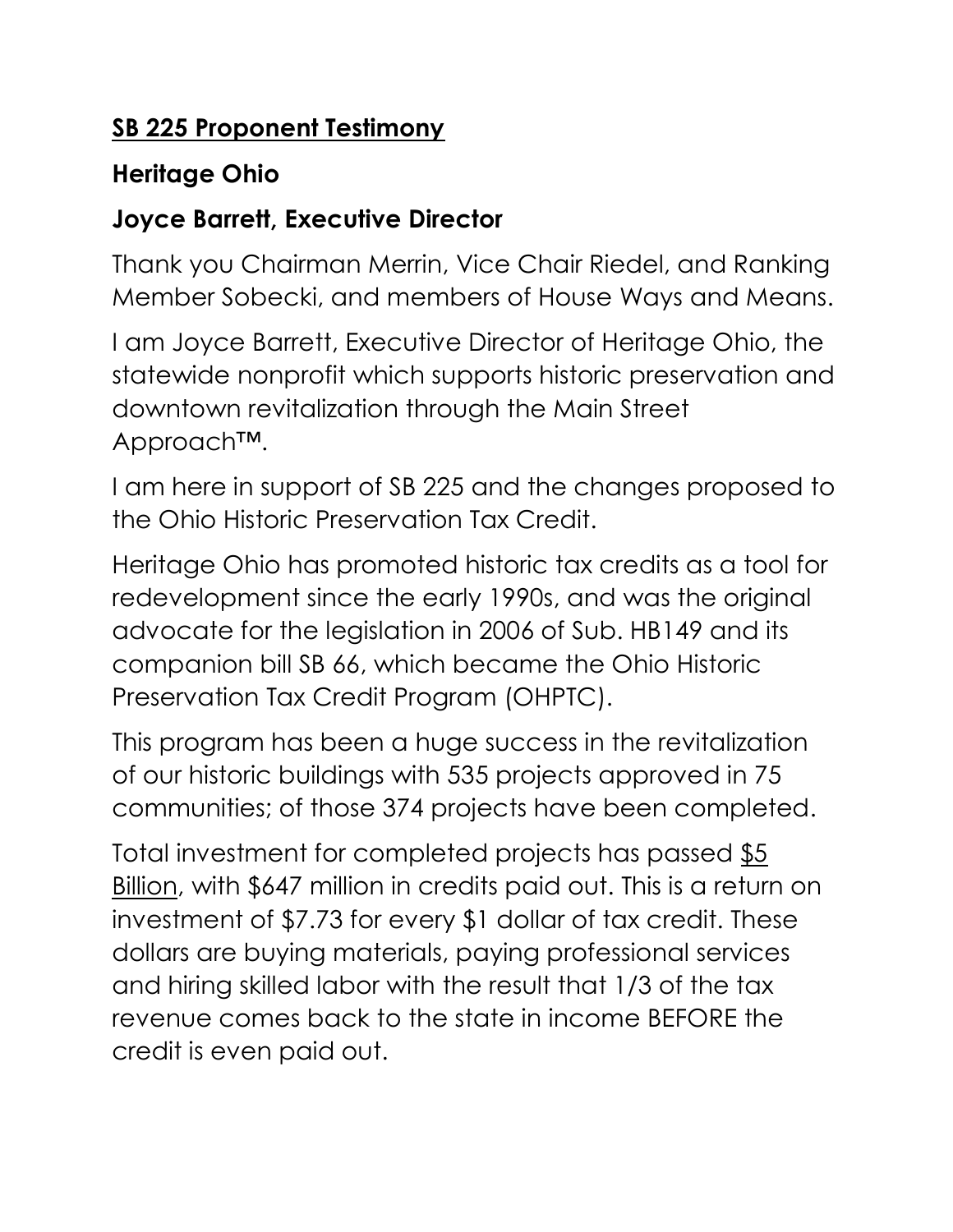All Historic Tax Credit projects are certified as 100% complete before any credit dollars are taken. Until Senator Schuring's TMUD bill, this was the ONLY tax credit which required an economic impact analysis as part of the allocation process. We know from professional studies and experience that these projects payback with increased local and state revenues. We can walk into the streets and see the catalytic affect these rehabilitations have had in our communities.

Three provisions in this Bill are important to highlight:

## 1. 35 % for small town projects

Since 2015, Heritage Ohio has led a partnership with the Department of Development and the State Historic Preservation Office to educate communities about the OHPTC program. We have made presentations in 65 counties taking the message to Ohio's smaller communities that this program is for them. With this proposed increase to a 35% credit for smaller communities, they will have a better chance to make these projects work financially. Construction costs are very similar in large and smaller communities, but rents (and thus ultimately income) are significantly less. This program helps to fill the gap in a project proforma and make these smaller historic projects financially viable.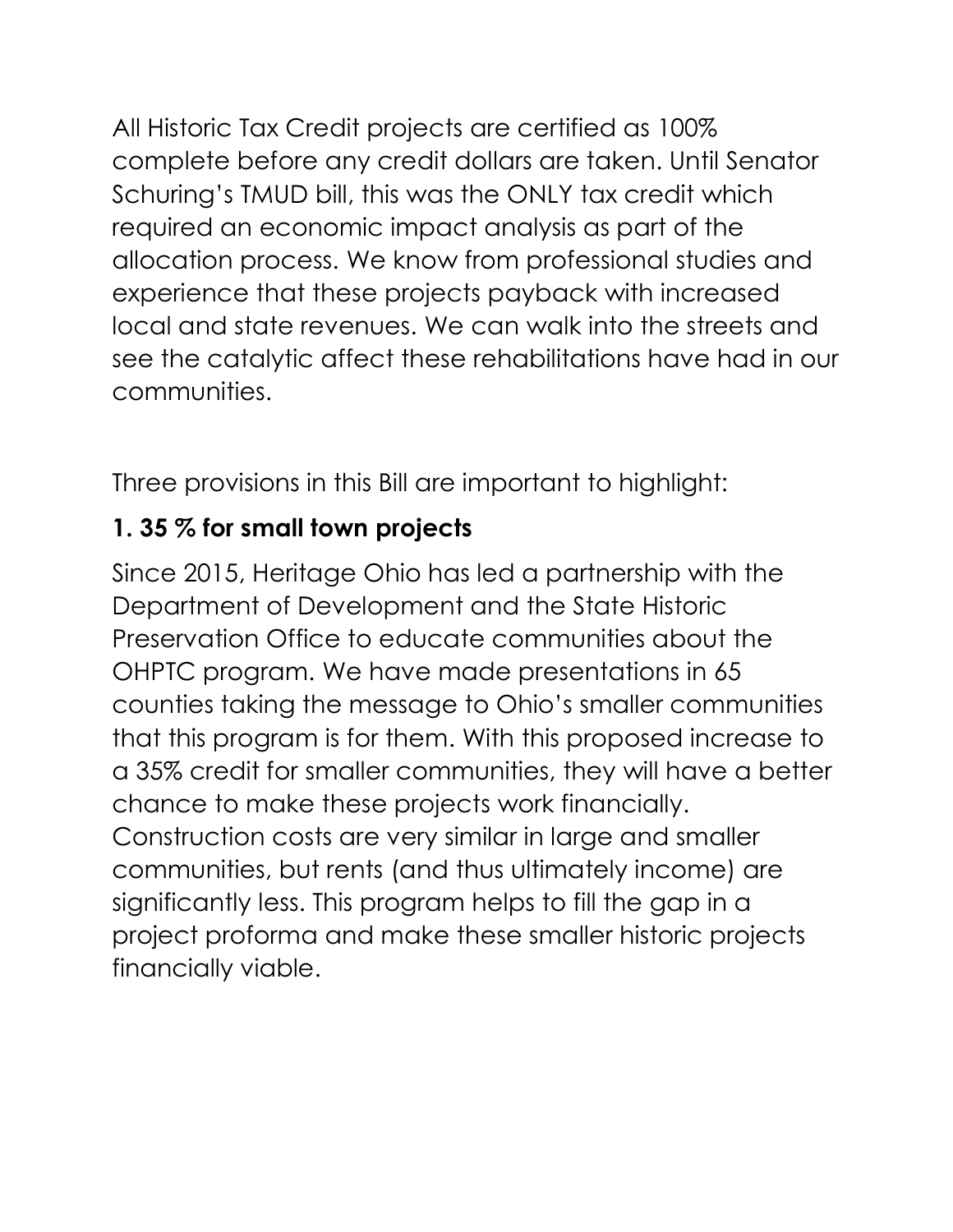## 2. Raising the Aggregate cap to \$120 million a year

The proposed \$120 million per year will help to meet Ohio's demand for this program. Currently, some of the application rounds have only been able to fund one third of the applications, meaning that viable projects are not moving forward. Increasing the cap means more projects can be accomplished in more communities and accelerate the revitalization of our cities.

# 3. Per project cap of \$10 million

Increasing the per project cap to \$10 million will stimulate the large projects while enabling more money to be spread around the state. The larger projects do stimulate the fastest economic impacts which benefit with revenues to the state.

What is great about OHPTC is you can see the results in communities large and small across Ohio. Vacant or underutilized buildings become income producing, tax paying assets, that have a catalytic effect on neighboring businesses and buildings. Historic rehabilitation is a proven revitalization strategy.

You have to keep in mind how rehabilitation is financed. Banks are conservative, generally not lending more than 80% of value. Neglected buildings have very value, and borrow against low value doesn't provide much capital. Providing incentives such as OHPTC to twin with the 20% federal historic tax credit has driven the \$5 billion in rehabilitation Ohio has seen in the past 15 years.